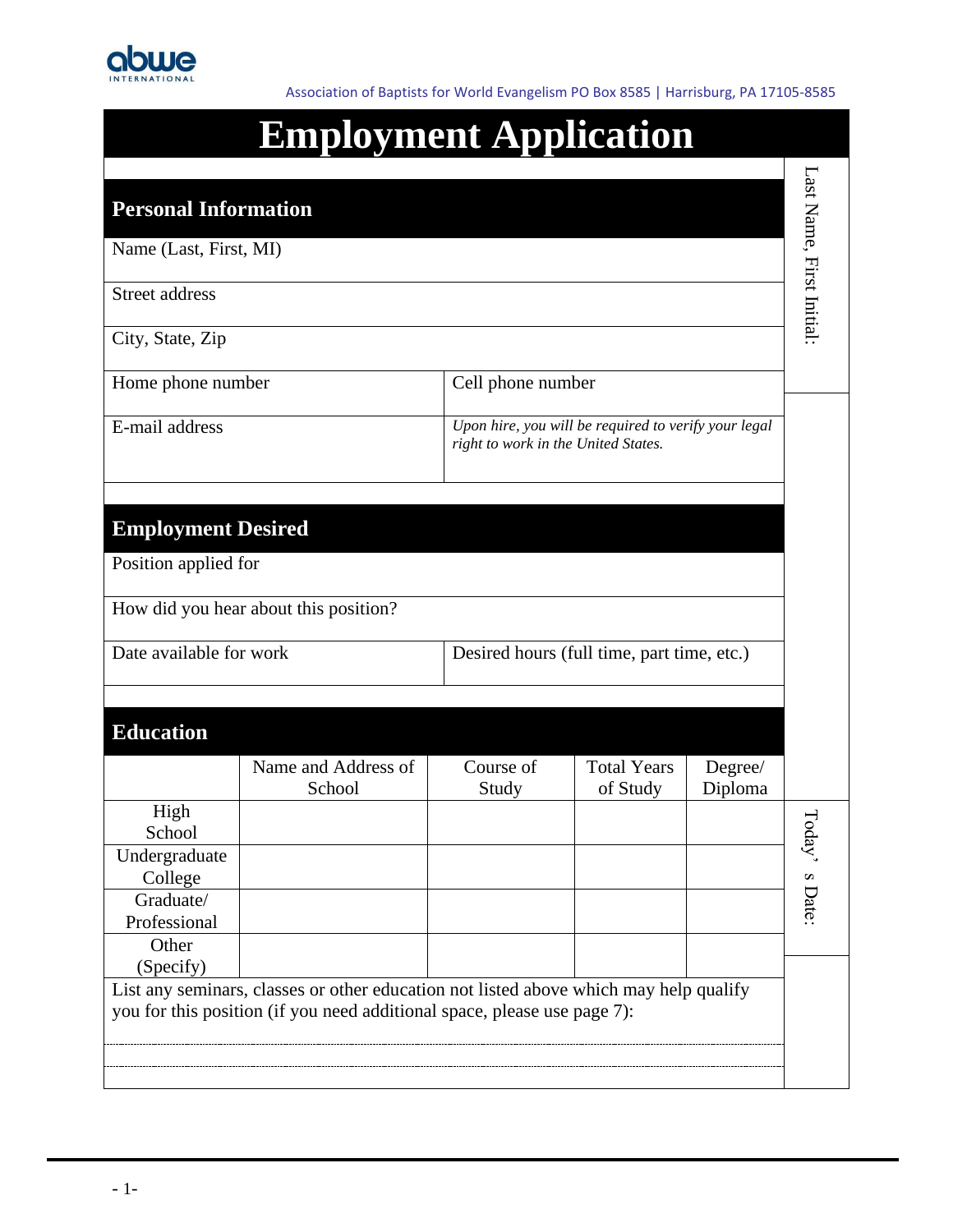

### **Employment History**

List below your past three employers, starting with your **most recent** employer. Please include any employment you believe is relevant to the position to which you are applying. You must complete this section even if attaching a resume.

| May we contact your current employer? $\Box$ YES $\Box$ NO |  |  |  |  |
|------------------------------------------------------------|--|--|--|--|
|------------------------------------------------------------|--|--|--|--|

| Employer (current $\Box$ Yes $\Box$ No)                       |                              | <b>Start</b> | End    | Essential job functions of |
|---------------------------------------------------------------|------------------------------|--------------|--------|----------------------------|
|                                                               |                              | Date         | Date   | final position             |
| Address                                                       |                              |              |        |                            |
|                                                               |                              |              |        | 1.                         |
| City, State, Zip                                              |                              |              | Ending |                            |
|                                                               |                              | Salary       | Salary | 2.                         |
| Phone number                                                  |                              |              |        |                            |
|                                                               |                              |              |        | 3.                         |
| Fax number                                                    | Supervisor(s)                |              |        |                            |
|                                                               |                              |              |        | 4.                         |
| Job position(s)                                               | E-mail address of supervisor |              |        |                            |
|                                                               |                              |              |        |                            |
| Reason(s) for leaving                                         |                              |              |        |                            |
|                                                               |                              |              |        |                            |
| What value did you add to this Organization or its customers? |                              |              |        |                            |
|                                                               |                              |              |        |                            |
|                                                               |                              |              |        |                            |

| Employer                                                      |               | <b>Start</b>                 | End    | Essential job functions of |
|---------------------------------------------------------------|---------------|------------------------------|--------|----------------------------|
|                                                               |               | Date                         | Date   | final position             |
| Address                                                       |               |                              |        |                            |
|                                                               |               |                              |        | 1.                         |
| City, State, Zip                                              |               | <b>Starting</b>              | Ending |                            |
|                                                               |               | Salary                       | Salary | 2.                         |
| Phone number                                                  |               |                              |        |                            |
|                                                               |               |                              |        | 3.                         |
| Fax number                                                    | Supervisor(s) |                              |        |                            |
|                                                               |               |                              | 4.     |                            |
| Job position(s)                                               |               | E-mail address of supervisor |        |                            |
|                                                               |               |                              |        |                            |
| Reason(s) for leaving                                         |               |                              |        |                            |
|                                                               |               |                              |        |                            |
| What value did you add to this Organization or its customers? |               |                              |        |                            |
|                                                               |               |                              |        |                            |
|                                                               |               |                              |        |                            |
|                                                               |               |                              |        |                            |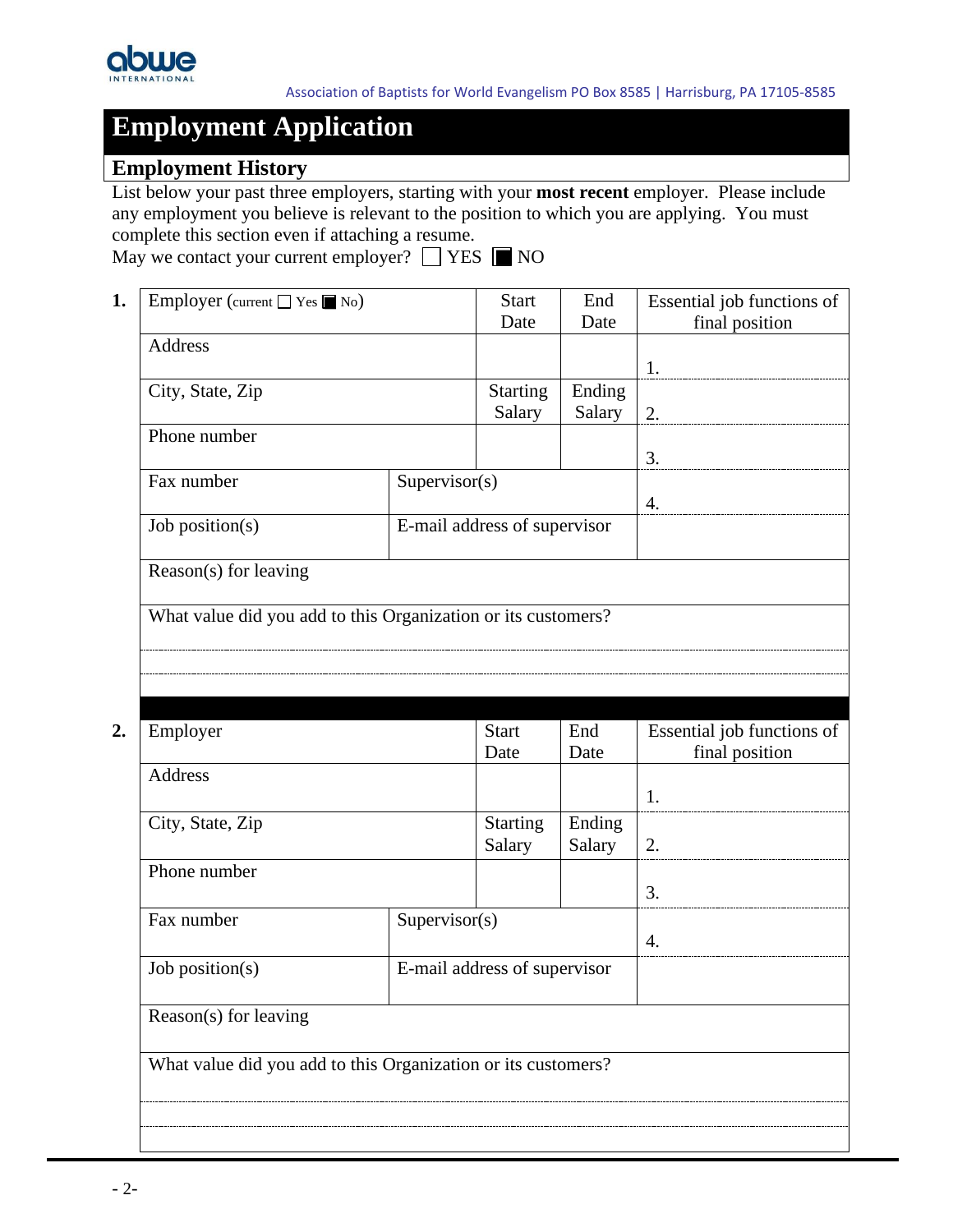

### **Employment History**

| <b>Address</b><br>City, State, Zip<br>Phone number<br>Supervisor(s)<br>Fax number<br>Job position(s)<br>Reason(s) for leaving<br>What value did you add to this Organization or its customers?<br>Employer<br><b>Address</b> | Date<br><b>Starting</b><br>Salary<br>E-mail address of supervisor<br><b>Start</b><br>Date | Date<br>Ending<br>Salary<br>End<br>Date | final position<br>1.<br>2.<br>3.<br>4.<br>Essential job functions of<br>final position |
|------------------------------------------------------------------------------------------------------------------------------------------------------------------------------------------------------------------------------|-------------------------------------------------------------------------------------------|-----------------------------------------|----------------------------------------------------------------------------------------|
|                                                                                                                                                                                                                              |                                                                                           |                                         |                                                                                        |
|                                                                                                                                                                                                                              |                                                                                           |                                         |                                                                                        |
|                                                                                                                                                                                                                              |                                                                                           |                                         |                                                                                        |
|                                                                                                                                                                                                                              |                                                                                           |                                         |                                                                                        |
|                                                                                                                                                                                                                              |                                                                                           |                                         |                                                                                        |
|                                                                                                                                                                                                                              |                                                                                           |                                         |                                                                                        |
|                                                                                                                                                                                                                              |                                                                                           |                                         |                                                                                        |
|                                                                                                                                                                                                                              |                                                                                           |                                         |                                                                                        |
|                                                                                                                                                                                                                              |                                                                                           |                                         |                                                                                        |
|                                                                                                                                                                                                                              |                                                                                           |                                         |                                                                                        |
|                                                                                                                                                                                                                              |                                                                                           |                                         | 1.                                                                                     |
| City, State, Zip                                                                                                                                                                                                             | <b>Starting</b><br>Salary                                                                 | Ending<br>Salary                        | 2.                                                                                     |
| Phone number                                                                                                                                                                                                                 |                                                                                           |                                         | 3.                                                                                     |
| Fax number<br>Supervisor(s)                                                                                                                                                                                                  |                                                                                           |                                         | 4.                                                                                     |
| Job position(s)                                                                                                                                                                                                              | E-mail address of supervisor                                                              |                                         |                                                                                        |
| Reason(s) for leaving                                                                                                                                                                                                        |                                                                                           |                                         |                                                                                        |
| What value did you add to this Organization or its customers?                                                                                                                                                                |                                                                                           |                                         |                                                                                        |
|                                                                                                                                                                                                                              |                                                                                           |                                         |                                                                                        |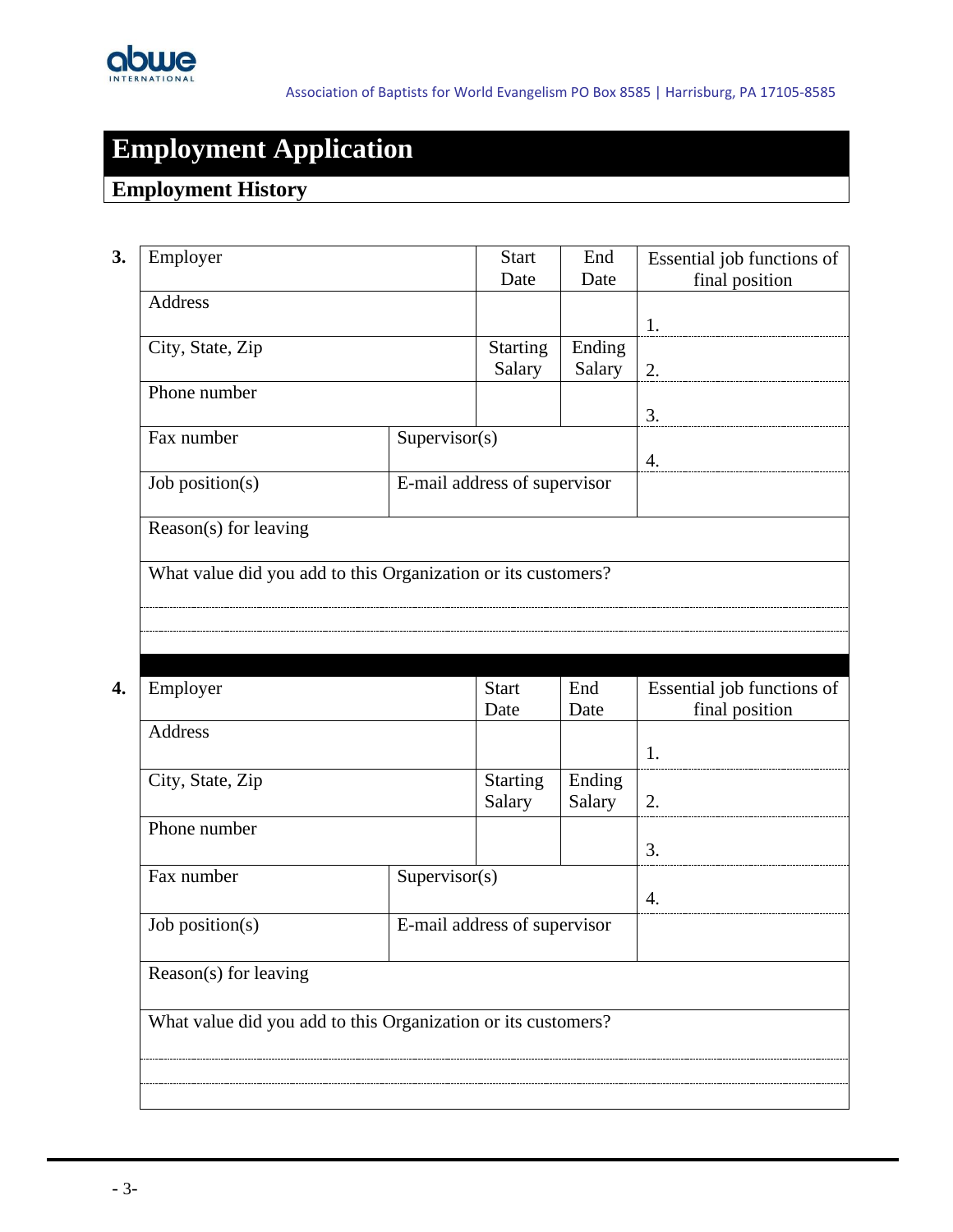

### **Employment History**

| Employer                                                      |                                                               | <b>Start</b><br>Date         | End<br>Date      | Essential job functions of<br>final position |
|---------------------------------------------------------------|---------------------------------------------------------------|------------------------------|------------------|----------------------------------------------|
| <b>Address</b>                                                |                                                               |                              |                  | 1.                                           |
| City, State, Zip                                              |                                                               | <b>Starting</b><br>Salary    | Ending<br>Salary | 2.                                           |
| Phone number                                                  |                                                               |                              |                  | 3.                                           |
| Fax number                                                    | Supervisor                                                    |                              |                  | 4.                                           |
| Job position( $s$ )                                           |                                                               | E-mail address of supervisor |                  |                                              |
| Reason(s) for leaving                                         |                                                               |                              |                  |                                              |
|                                                               | What value did you add to this Organization or its customers? |                              |                  |                                              |
|                                                               |                                                               |                              |                  |                                              |
|                                                               |                                                               |                              |                  |                                              |
|                                                               |                                                               |                              |                  |                                              |
| Employer                                                      |                                                               | <b>Start</b><br>Date         | End              | Essential job functions of                   |
| <b>Address</b>                                                |                                                               |                              | Date             | final position<br>1.                         |
| City, State, Zip                                              |                                                               | <b>Starting</b><br>Salary    | Ending<br>Salary | 2.                                           |
| Phone number                                                  |                                                               |                              |                  | 3.                                           |
| Fax number                                                    | Supervisor                                                    |                              |                  | $\overline{4}$ .                             |
| Job position(s)                                               |                                                               | E-mail address of supervisor |                  |                                              |
| Reason(s) for leaving                                         |                                                               |                              |                  |                                              |
| What value did you add to this Organization or its customers? |                                                               |                              |                  |                                              |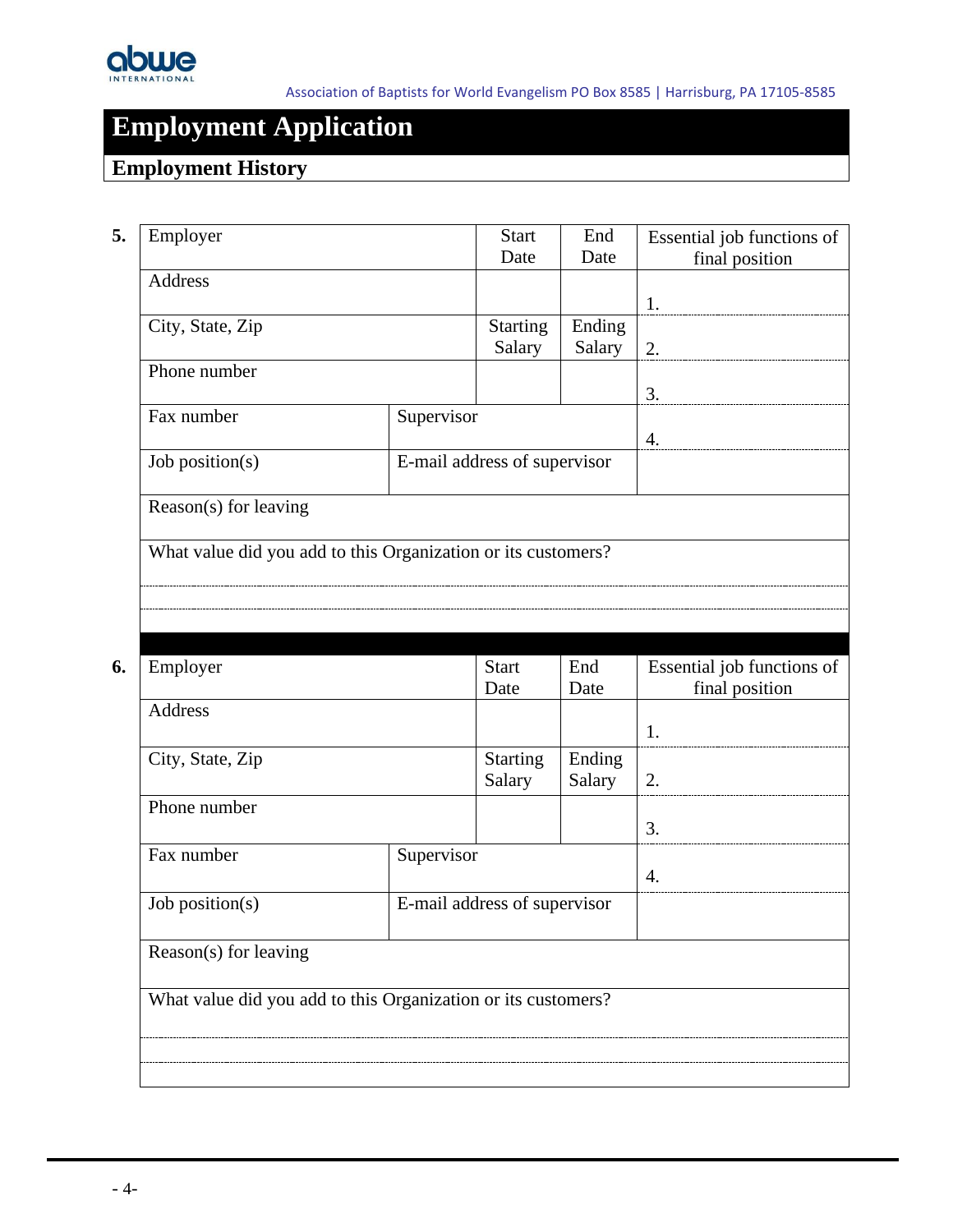

| <b>Employment Application</b>                                                                                                                       |  |        |      |                                                                                                     |
|-----------------------------------------------------------------------------------------------------------------------------------------------------|--|--------|------|-----------------------------------------------------------------------------------------------------|
| <b>Additional Information</b>                                                                                                                       |  |        |      |                                                                                                     |
| List any professional, trade,<br>business or civic activities<br>and offices held.                                                                  |  |        |      |                                                                                                     |
| the position applied for:                                                                                                                           |  |        |      | List any languages other than English that you can speak, read or write that could be of benefit to |
|                                                                                                                                                     |  | Fluent | Good | Fair                                                                                                |
| Speak                                                                                                                                               |  |        |      |                                                                                                     |
| Read                                                                                                                                                |  |        |      |                                                                                                     |
| Write                                                                                                                                               |  |        |      |                                                                                                     |
| Identify formal job training<br>that relates to this position:<br>Identify what skills or<br>certification you possess<br>related to this position: |  |        |      |                                                                                                     |
| If you are hired, what value<br>would you add to our<br>organization?                                                                               |  |        |      |                                                                                                     |
| Describe what you believe<br>are the most unique features<br>of your work history:                                                                  |  |        |      |                                                                                                     |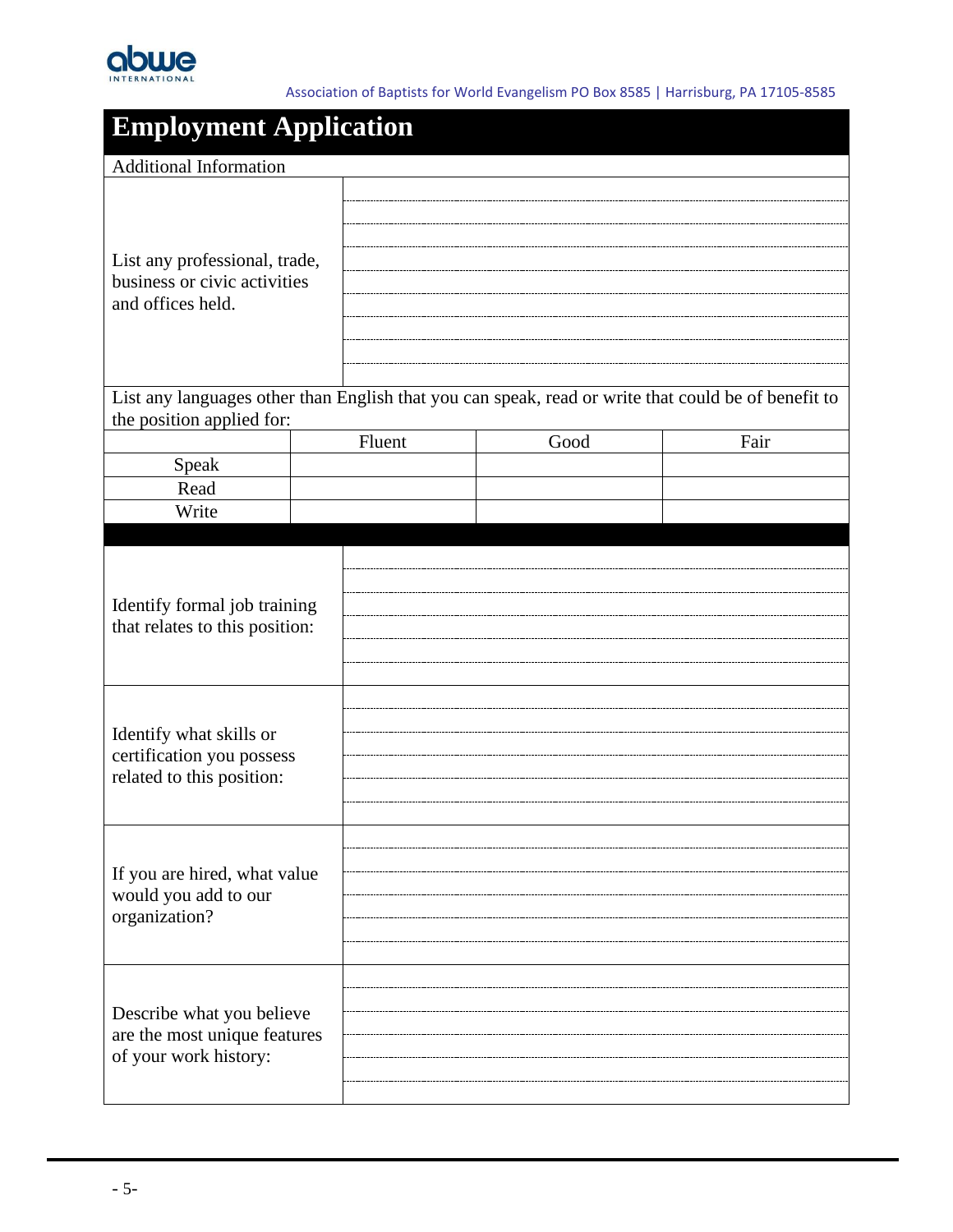

| <b>Employment Application</b>                                                                                                                                                                                                                                                                                                                                                                                                                                                                                                                                                                                                                                                                                                                                                             |            |                   |
|-------------------------------------------------------------------------------------------------------------------------------------------------------------------------------------------------------------------------------------------------------------------------------------------------------------------------------------------------------------------------------------------------------------------------------------------------------------------------------------------------------------------------------------------------------------------------------------------------------------------------------------------------------------------------------------------------------------------------------------------------------------------------------------------|------------|-------------------|
| <b>Additional Information</b>                                                                                                                                                                                                                                                                                                                                                                                                                                                                                                                                                                                                                                                                                                                                                             |            |                   |
| Have you ever been employed with ABWE before?<br>If Yes, when?<br><u> 1980 - Johann Stein, mars ann an t-Amhann ann an t-</u>                                                                                                                                                                                                                                                                                                                                                                                                                                                                                                                                                                                                                                                             | $\Box$ Yes | $\blacksquare$ No |
| Do you have any friends or relatives employed by this organization?<br>If Yes, please provide their names<br>and relationship to you:                                                                                                                                                                                                                                                                                                                                                                                                                                                                                                                                                                                                                                                     | $\Box$ Yes | $\blacksquare$ No |
| Are you legally authorized to work in the United States?                                                                                                                                                                                                                                                                                                                                                                                                                                                                                                                                                                                                                                                                                                                                  | $\Box$ Yes | $\blacksquare$ No |
| If you are under 18 years of age, can you provide proof of your eligibility to<br>work?                                                                                                                                                                                                                                                                                                                                                                                                                                                                                                                                                                                                                                                                                                   | $\Box$ Yes | $\blacksquare$ No |
| Have you ever been accused, pled guilty or convicted of a felony,<br>misdemeanors, or other criminal offense, except for (1) minor traffic<br>violations and (2) convictions or guilty pleas which have now been sealed,<br>expunged, or impounded by the court?<br>If Yes, explain:<br><u> 1980 - Johann Barbara, martxa alemaniar argumento este alemaniar alemaniar alemaniar alemaniar alemaniar al</u><br><u> 2000 - Jan Barat, prima de la contenentación de la contenental de la contenental de la contenental de la con</u><br><u> 1989 - Johann Barbara, margaret eta idazlea (h. 1989).</u><br><u> 2000 - Jan James James James James James James James James James James James James James James James James J</u><br><u> 1989 - Johann John Stein, marwolaethau (b. 1989)</u> | $\Box$ Yes | $\blacksquare$ No |
| Have you ever participated in, been accused or convicted of, or pled guilty or<br>no contest to any abuse or sexual misconduct?                                                                                                                                                                                                                                                                                                                                                                                                                                                                                                                                                                                                                                                           | $\Box$ Yes | $\blacksquare$ No |
| Are you currently on "lay off" status and subject to recall?                                                                                                                                                                                                                                                                                                                                                                                                                                                                                                                                                                                                                                                                                                                              | $\Box$ Yes | $\blacksquare$ No |
| If hired, do you have a reliable means of transportation to and from work?                                                                                                                                                                                                                                                                                                                                                                                                                                                                                                                                                                                                                                                                                                                | $\Box$ Yes | $\blacksquare$ No |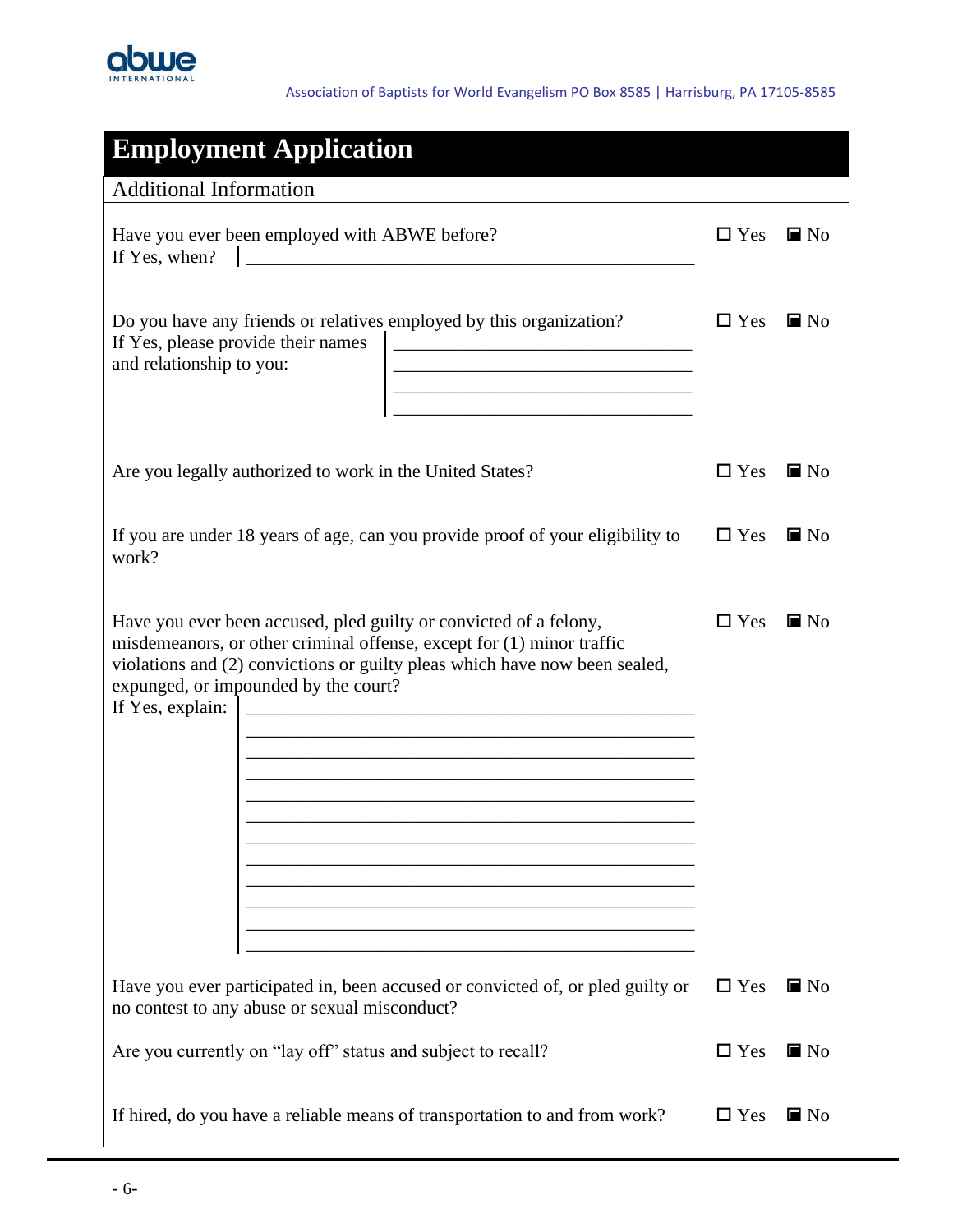

If hired, would you be able to travel or work overtime as needed?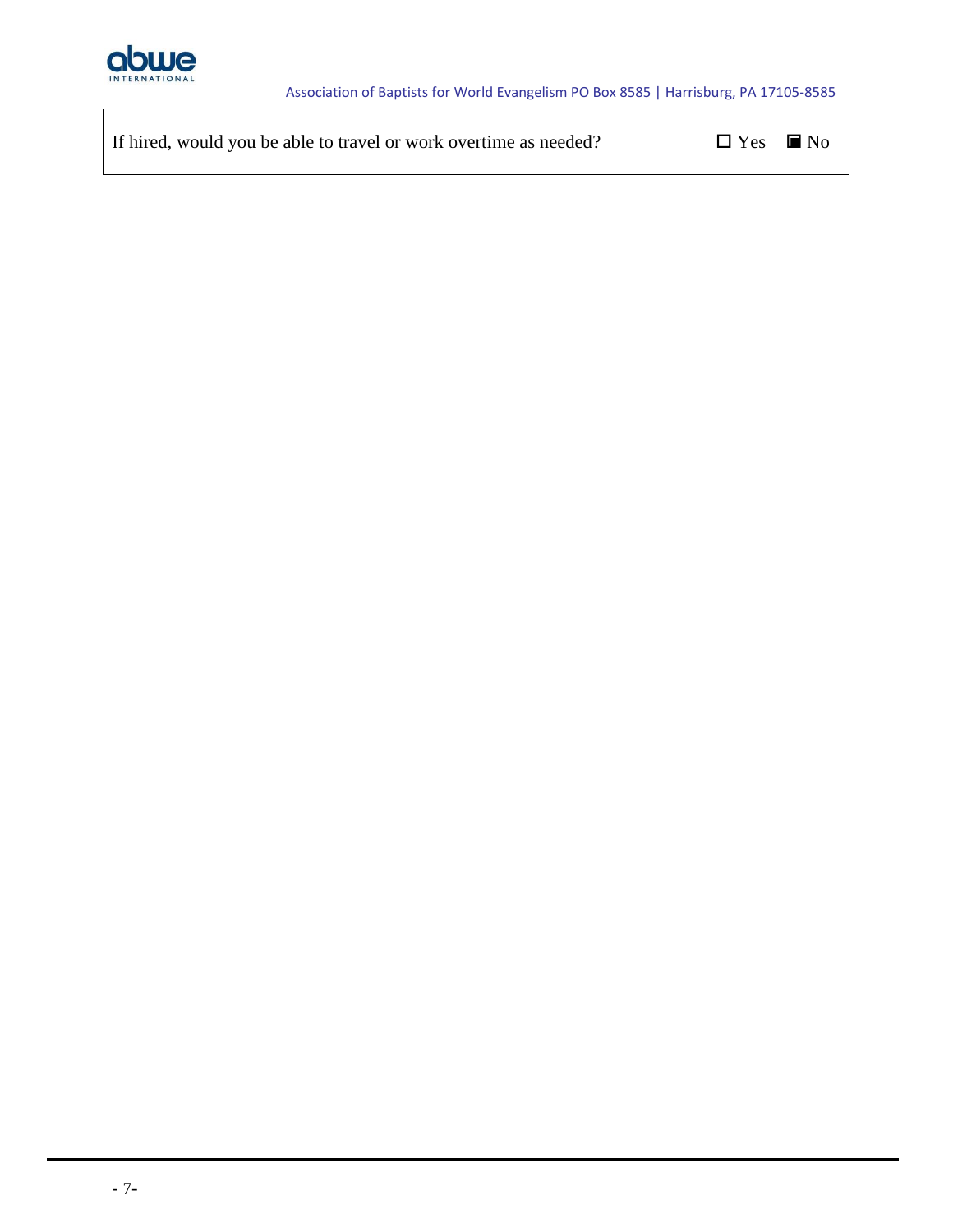

| <b>Employment Application</b>          |                          |                                                                                             |
|----------------------------------------|--------------------------|---------------------------------------------------------------------------------------------|
| References                             |                          |                                                                                             |
|                                        |                          | List below three persons not related to you who have knowledge of your work performance and |
| character within the last 5 years      |                          |                                                                                             |
| Name                                   |                          | Occupation                                                                                  |
|                                        |                          |                                                                                             |
| Organization name                      | <b>Address</b>           |                                                                                             |
| Telephone                              | E-mail                   | Relationship & years                                                                        |
|                                        |                          | acquainted                                                                                  |
|                                        |                          |                                                                                             |
| Name                                   |                          | Occupation                                                                                  |
|                                        |                          |                                                                                             |
| Organization name                      | Address                  |                                                                                             |
|                                        |                          |                                                                                             |
| Telephone                              | E-mail                   | Relationship & years                                                                        |
|                                        |                          |                                                                                             |
|                                        |                          |                                                                                             |
|                                        |                          |                                                                                             |
|                                        |                          |                                                                                             |
|                                        |                          |                                                                                             |
|                                        |                          |                                                                                             |
|                                        |                          |                                                                                             |
| Name<br>Organization name<br>Telephone | <b>Address</b><br>E-mail | acquainted<br>Occupation<br>Relationship & years<br>acquainted                              |

### **Church Information**

Name of Church:

Denomination/ Association Name:

Address:

Phone:

Church Website:

Name of Pastor:

Describe your church attendance: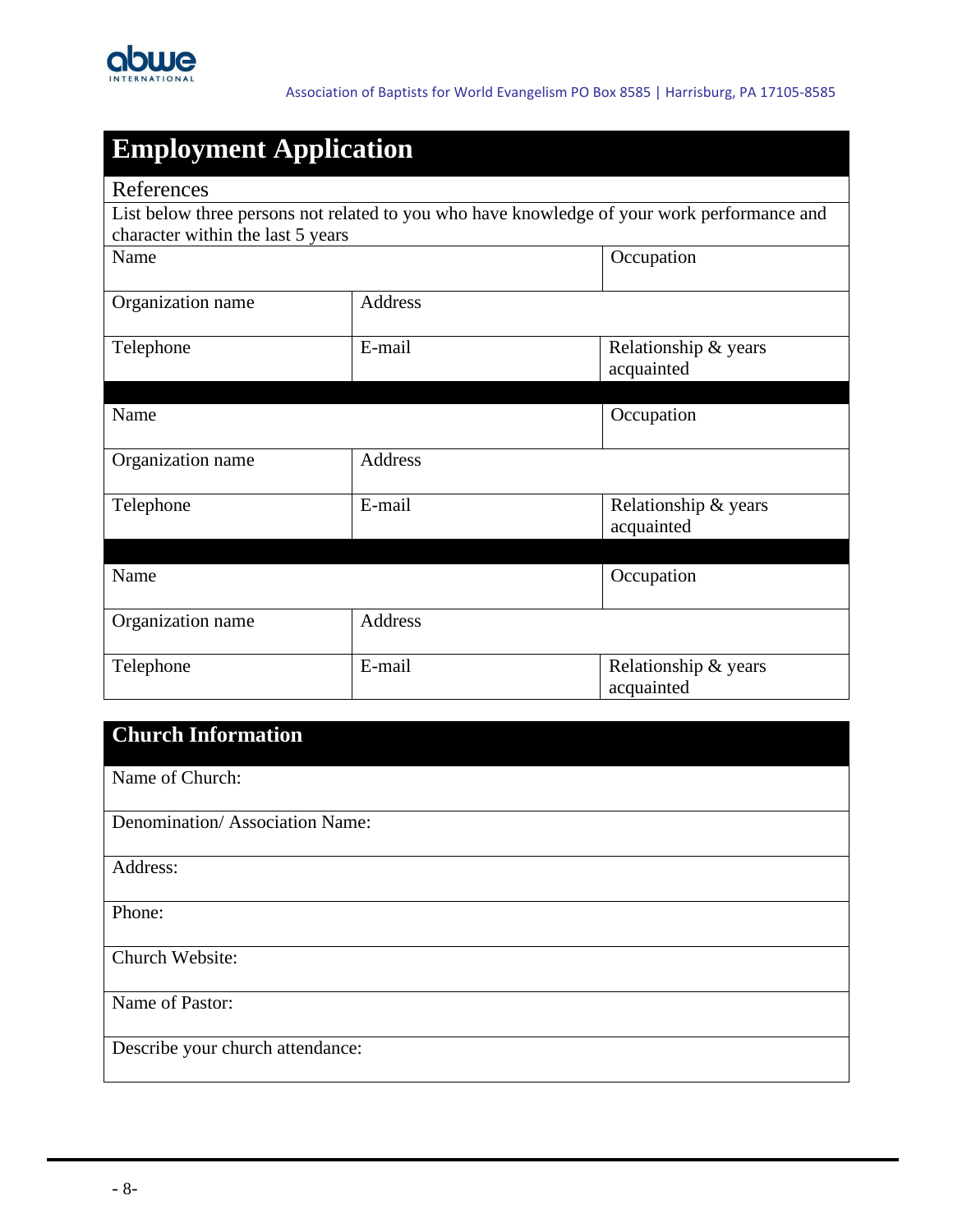

### **Personal Testimony and Church Involvement**

Please provide a statement that provides your salvation experience and your Christian service involvement in your church.

*(Should have been turned in with resume/cover letter).*

- 9-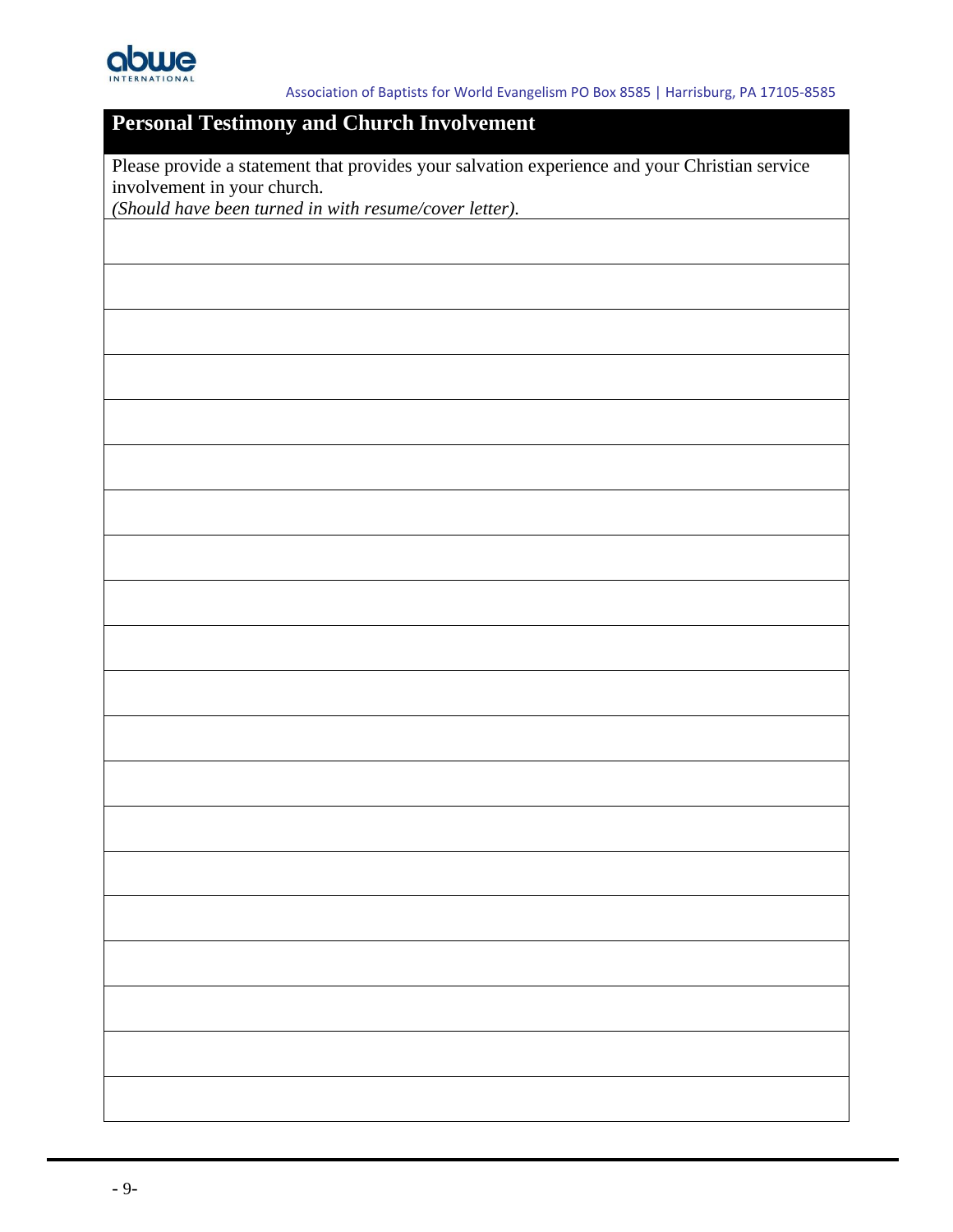

#### Please **read** and **initial** each statement.

#### **Equal Employment Opportunity Statement**

ABWE is committed to the principles of equal employment opportunity and is committed to make employment decisions based on qualifications. We are committed to complying with all Federal, State and local laws providing for equal employment opportunities, as well as all laws related to terms and conditions of employment. ABWE desires to maintain a work environment that is free of sexual harassment and discrimination due to race, gender, color, national origin, physical or mental disability, or age.

#### **ABWE Doctrinal Statement**

\_\_\_\_\_ ABWE requires all who work at the organization to have a personal relationship with Jesus Christ as Lord and Savior. Those employed at ABWE are expected to personally agree to the ABWE Doctrinal Statement and ABWE Core Values and attend a local church that is in substantial agreement with the ABWE Doctrinal Statement.

#### **Discrimination and Sexual Harassment Policy Statement**

ABWE will not tolerate any form of unlawful discrimination, including sexual harassment. Any employee who engages in unlawful discrimination or sexual harassment will be subject to appropriate discipline, up to and including termination. Prohibited sexual harassment includes but is not limited to: unwanted physical advances; demands for sexual favors in exchange for favorable treatment or continued employment; repeated sexual jokes; flirtation, advances, or propositions; verbal abuse of a sexual nature; graphic, verbal commentary about an individual's body, sexual prowess or sexual deficiencies; leering, whistling, touching, or inching; suggestive insulting or obscene comments or gestures of a sexual nature; and display in the work place of sexuallysuggestive objects or pictures.

#### **Disclosure to Applicants Concerning Drug/Alcohol Testing**

If you are offered a position with ABWE, you may be given a drug/alcohol test as a condition of employment. Your refusal to timely submit to a drug/alcohol test or your failure to pass such a test means you will not be employed by ABWE. Neither the collector of specimens nor the medical professional who reviews the test results will be an Organization employee. The test results will be kept confidential. The individual undergoing testing will not be directly observed while providing the specimen unless there are reasonable grounds to believe the individual may alter or substitute the specimen. Negative test results are required as a condition of employment.

#### **Complete and Accurate Information**

I hereby certify that I have not knowingly withheld any information that might adversely affect my chances for employment and that the answers given by me are true and correct to the best of my knowledge. I further certify that I have personally completed this application. I understand that any omission or misstatement of material fact on this application, or any other document used to secure employment, shall be grounds for rejection of this application or for immediate discharge if I am employed, regardless of the time elapsed before discovery.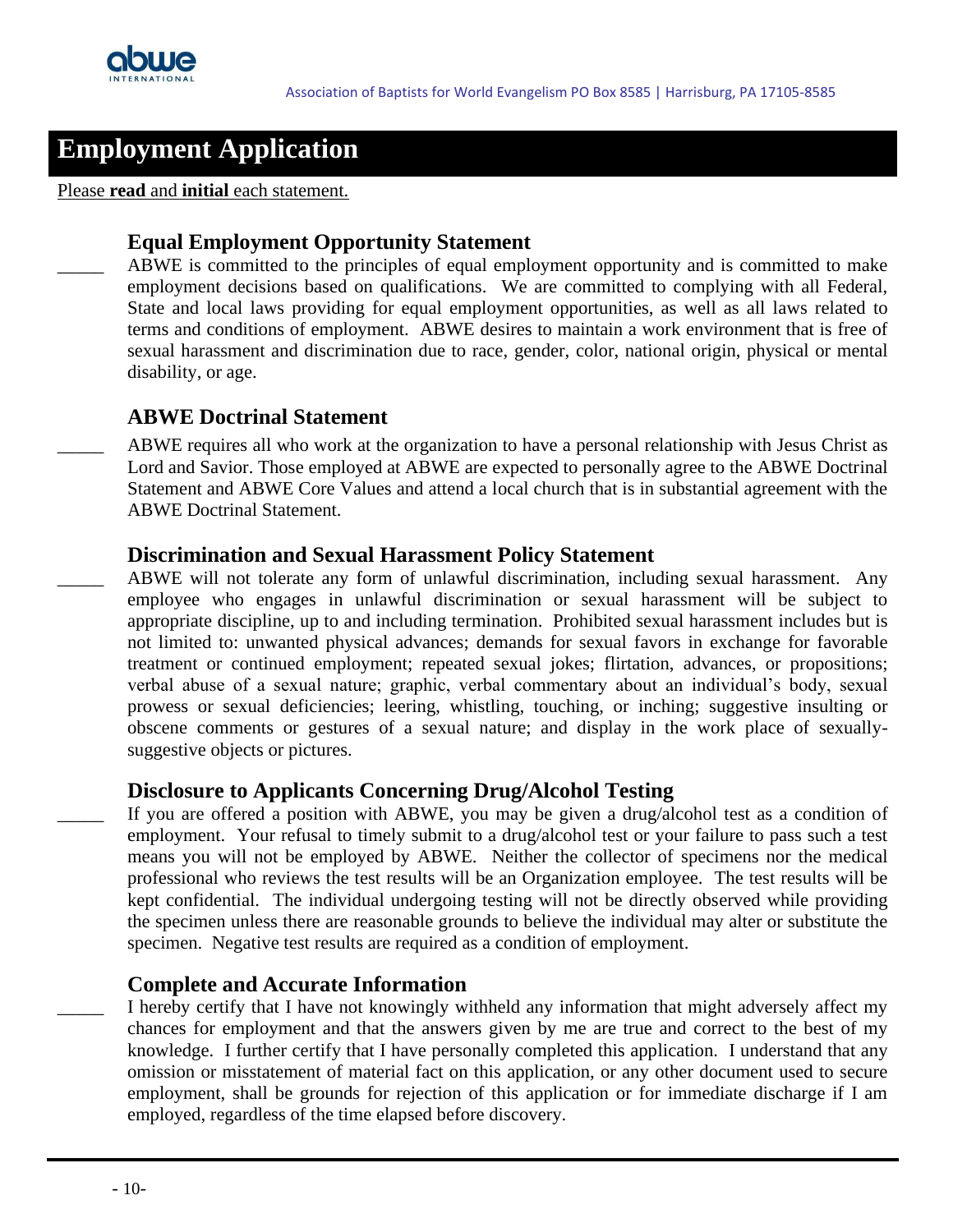

#### **At-Will Employment**

I understand and agree that if I am employed, my employment will be "at-will", which means that ABWE may terminate the employment relationship at any time, with or without cause and with or without notice. Likewise, ABWE will respect my right to terminate my employment at any time, with or without cause and with or without notice. I further understand that any prior representation, whether expressed or implied to the contrary is hereby superceded and that no promise or representation contrary to the foregoing is binding on ABWE unless made in writing and signed by the ABWE's president.

#### **Testing Authorization**

If offered a position with ABWE, I hereby agree to any legally permitted physical, psychological, skill, drug or medical test required by ABWE as a condition of employment.

#### **Background Check Notice**

I understand that I will be required to submit to a background check as a condition of my employment. I will execute any authorization necessary for the completion of this check. ABWE will not search information or use this background check in a manner which is prohibited by federal, state, or local law.

#### \_\_\_\_\_ **ABWE Obligation**

I understand and agree that the ABWE's acceptance of this job application does not mean that a position for which I am qualified is open (unless specifically posted) or that ABWE has agreed to hire me. I understand that ABWE is under no obligation to hire me as the result of accepting this completed application.

BY MY SIGNATURE BELOW, I ACKNOWLEDGE THAT I HAVE READ ALL OF THE ABOVE STATEMENTS AND GRANT ANY ABOVE AUTHORIZATION.

Signature Date